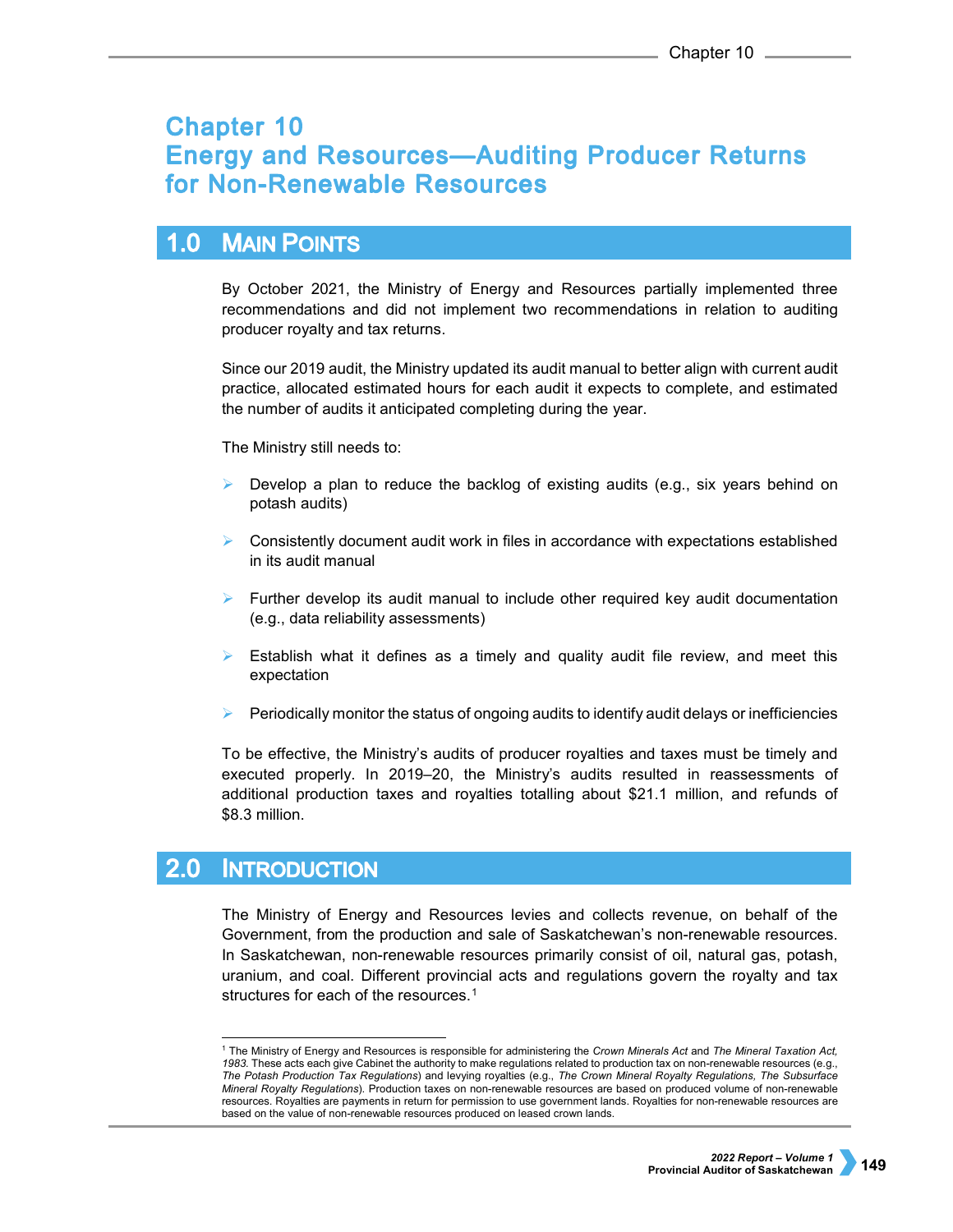Laws require each producer's individual mine/project to submit relevant production taxes and royalties to the Ministry each quarter. Initially, producers submit them based on estimations of their production activity. Then, for the end of the calendar year, producers must submit them based on actual results (e.g., for December 31 year-end, taxes and royalties submitted by March 31). Producers must submit returns showing the basis of their determination for production taxes and royalties.

The Ministry has an Audit Unit within the Revenue and Business Systems Branch responsible for determining whether producers comply with applicable royalty and tax legislation, and remit royalties and taxes in accordance with relevant legislation. The Audit Unit employs 11 full-time equivalent staff, and had a budget of \$805,488 in 2020–21. As shown in **Figure 1**, the Audit Unit completed 30 audits in 2020–21.

# **Figure 1—Audits Completed by the Ministry in 2020–21**

| <b>Resource</b>              | <b>Audits Completed</b> | <b>Number of Producers</b> |
|------------------------------|-------------------------|----------------------------|
| <b>Enhanced Oil Recovery</b> | 20                      | 10                         |
| <b>Uranium</b>               |                         |                            |
| Coal                         |                         |                            |
| Potash Profit Tax            |                         |                            |
| Potash Crown Royalty         |                         |                            |
| <b>Total</b>                 | 30                      |                            |

Source: Ministry of Energy and Resources 2020–21 Audit Statistics.

### $2.1$ **Focus of Follow-Up Audit**

This chapter describes our follow-up audit of management's actions on five recommendations we first made in 2019.

Our *2019 Report – Volume 1*, Chapter 4, concluded that for the 12-month period ending December 31, 2018, the Ministry of Energy and Resources had, other than the matters reflected in our five recommendations, effective processes to assess the completeness and accuracy of producer royalty and tax returns for potash, uranium, coal, and enhanced oil recovery.[2](#page-1-0) 

To conduct this audit engagement, we followed the standards for assurance engagements published in the *CPA Canada Handbook—Assurance* (CSAE 3001). To evaluate the Ministry's progress toward meeting our recommendations, we used the relevant criteria from the original audit. The Ministry agreed with the criteria in the original audit.

In this follow-up audit, we interviewed Ministry staff responsible for auditing producer returns; examined relevant documents including the Ministry's audit plan and audit manual; and tested a sample of audit files.

### <span id="page-1-0"></span> $3.0$ **STATUS OF RECOMMENDATIONS**

This section sets out each recommendation including the date on which the Standing Committee on Public Accounts agreed to the recommendation, the status of the recommendation at October 15, 2021, and the Ministry's actions up to that date.

<sup>2</sup> *[2019 Report – Volume 1](https://auditor.sk.ca/pub/publications/public_reports/2019/Volume_1/04_Energy%20and%20Resources%E2%80%94Auditing%20Non-Renewable%20Resources%20for%20Producer%20Returns.pdf)*, Chapter 4, pp. 43–59.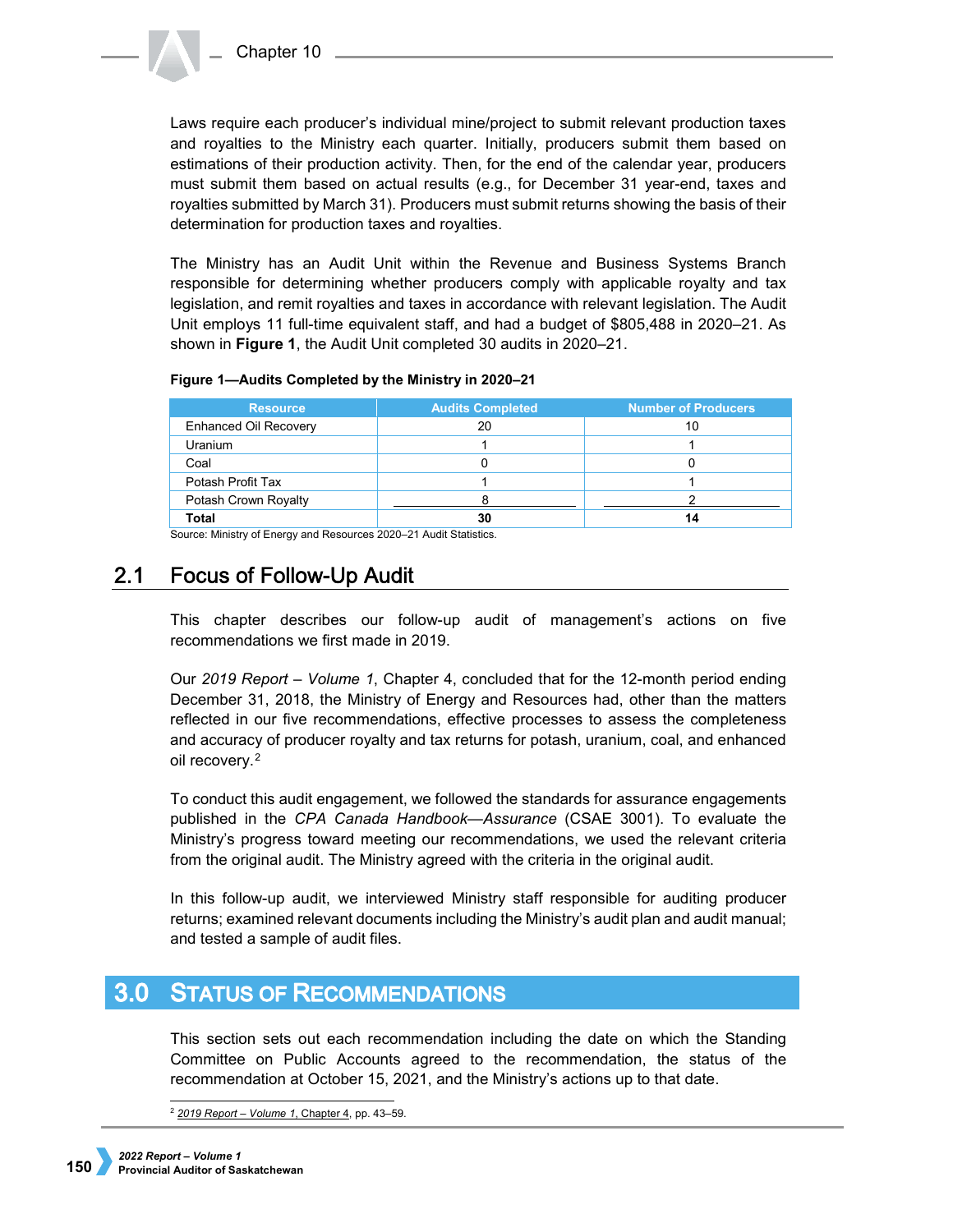### $3.1$ Clear, Long-Term Plan to Eliminate Audit Backlog Still Needed

*We recommended the Ministry of Energy and Resources estimate staff time and costs required to audit producer returns for non-renewable resources production taxes and royalties. (2019 Report – Volume 1,* p. 51, Recommendation 1; Public Accounts Committee agreement February 9, 2021)

# **Status**—Partially Implemented

As of October 2021, the Ministry of Energy and Resources established a process to estimate staff time and costs required to complete planned audits during the year. However, the Ministry still needs to establish a long-term plan to eliminate the backlog of audits.

The Ministry has a goal to conduct all audits within two years of the filing date (i.e., auditing returns filed in March 2021 by March 2023).

The Ministry is currently up to six years behind on potash audits (i.e., outstanding audits exist for 2015), six years on enhanced oil recovery (EOR) audits (i.e., outstanding audits from 2015), four years on coal audits (i.e., outstanding audits from 2017) and five years on uranium audits (i.e., outstanding audits from 2016). At March 2021, the total number of audits outstanding from March 2020 and earlier is 101 audits. As noted in **Figure 1**, the Ministry completed 30 audits in 2020–21.

The Ministry's Audit Unit develops an annual audit plan, which now includes estimated audit hours (i.e., audit staff time) required to complete audits during the upcoming year. The Ministry uses past experience (i.e., audit staff hours used) to estimate the average audit time required for each future audit.

The Ministry also established a process to estimate the total available hours for each audit staff. We found that the Ministry reasonably estimated the number of audits it expects to complete with the current staff resources available. Although the Ministry focuses its resources on the oldest audits first, it does not have a plan to catch up on the existing audit backlog.

Not completing audits in a timely manner increases the risk of more costly and timeconsuming audits resulting from potential changes to legislation, producer operations, or personnel, which increases audit complexity and time.

### $3.2<sub>2</sub>$ Maintaining an Updated Audit Manual in Progress

*We recommended the Ministry of Energy and Resources maintain its audit manual used during audits of non-renewable resources production taxes and royalties. (2019 Report – Volume 1,* p. 53, Recommendation 2; Public Accounts Committee agreement February 9, 2021)

**Status**—Partially Implemented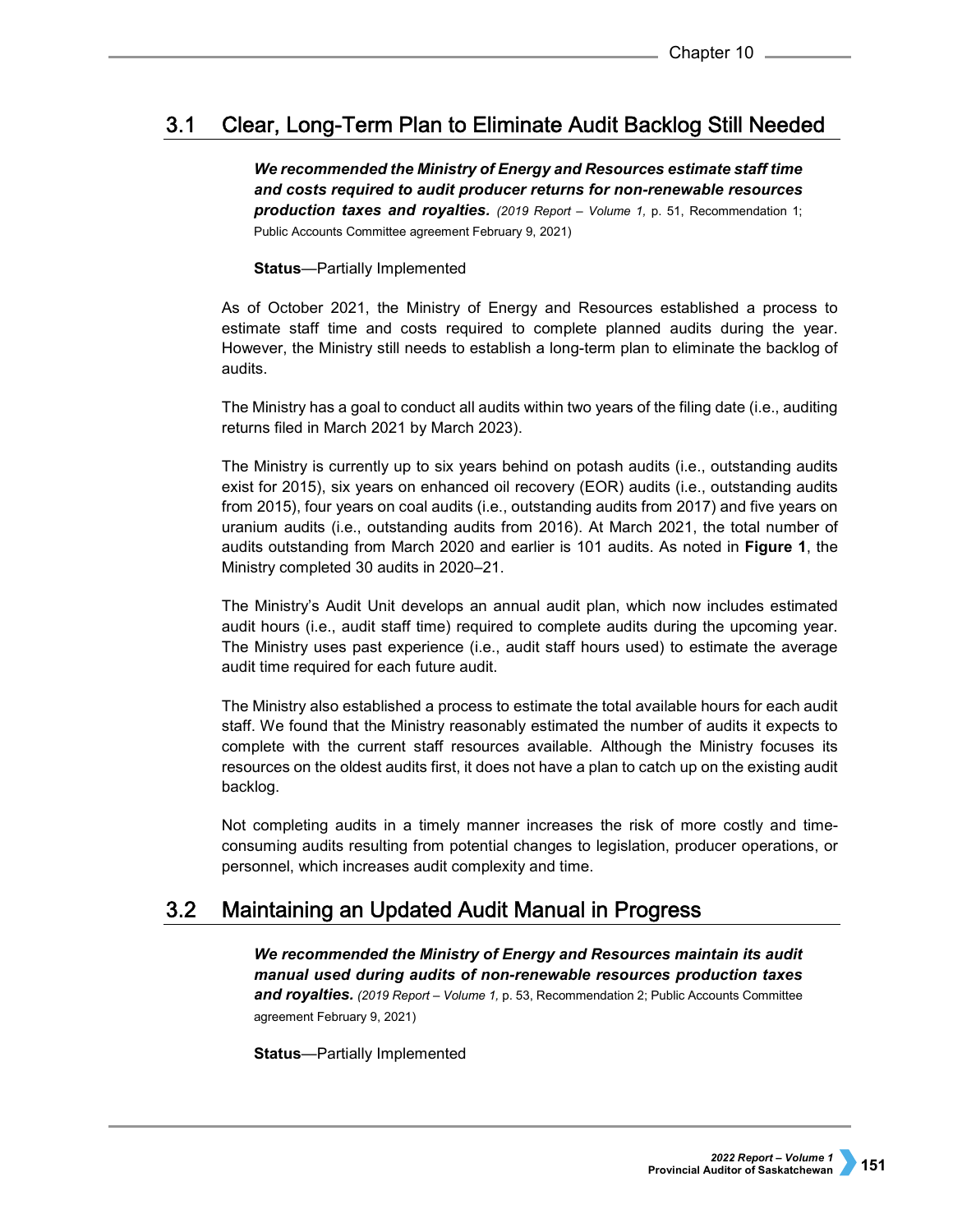The Ministry of Energy and Resources reviewed and updated its audit manual at March 31, 2020, but further work is required to define audit processes and expectations for audit staff.

The Ministry revised the audit manual including documentation of some key audit information such as guidance to auditors when calculating materiality on audit files, as well as guidance to complete risk assessments when planning audits (e.g., considering prior audit results for higher risk areas).

Although the Ministry updated its manual, further revisions are required to reflect current practices of the Audit Unit and establish expectations for file documentation. We found:

- The manual does not include expectations for what the Ministry considers as timely audit work completion (e.g., audit completion compared to when the producer filed the return).
- $\triangleright$  The manual does not include guidance on communicating timely audit results. For example, it does not include timeframes for providing results to producers after completing field work (e.g., within 30 days).

In addition, the updated manual does not provide sufficient guidance on the documentation of several key audit areas. For example, it did not provide guidance on:

- $\triangleright$  Assessing whether the underlying data used to prepare returns is reliable
- Establishing what is a timely and quality review of an audit file (e.g., prior to issuing additional notice of assessments or refunds to a producer)

While the Ministry made some updates to its audit manual, it has not established a frequency policy or expectation for when it plans to review and update the audit manual to reflect current practice. Developing an expectation to periodically review the manual helps prevent the risk that the manual is outdated and auditors are not completing audits in accordance with Ministry expectations.

Not having established expectations for timely audit work completion, audit results communication, or audit work review increases the risk of delays or problems in completing audits (e.g., can increase interest expenses, delay payment, impact reporting accuracy). In addition, not having an established frequency for reviewing the audit manual increases the risk of outdated procedures.

### $3.3<sub>1</sub>$ **Audit File Documentation Improving**

*We recommended the Ministry of Energy and Resources consistently document key audit decisions, audit procedures, and results of audit work in files of audits of producer returns for non-renewable resources production taxes and royalties. (2019 Report – Volume 1,* p. 55, Recommendation 3; Public Accounts Committee agreement February 9, 2021)

**Status**—Partially Implemented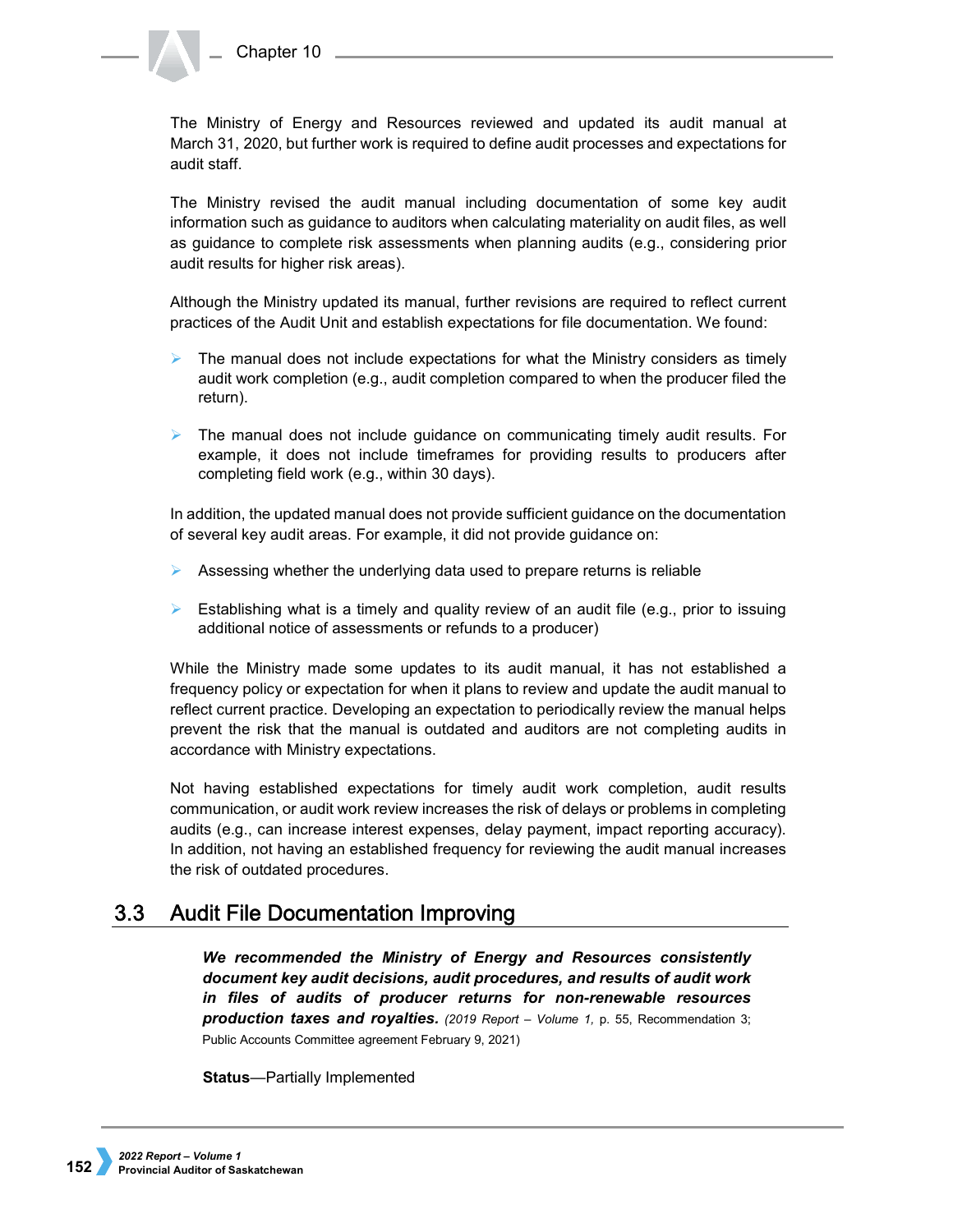The Ministry of Energy and Resources developed tools (e.g., program checklists) to assist auditors in documenting audit work; however, we found staff inconsistently use these tools to document audit work.

Some template examples the Ministry developed include:

- Audit program checklists to guide the expected audit procedures for each resource audit
- Audit plan template for each non-renewable resource
- Audit report template

Of the 10 audit files we tested, we identified the following inconsistencies in documentation in the related audit file:

- Ten files did not document consideration of the reliability of data received from producers (i.e., assessing whether producer data was complete or accurate)
- Two audit files did not have the appropriate audit program checklist completed (i.e., the program checklist guides auditors through the expected audit procedures)
- $\triangleright$  Ten audit files did not include detailed evidence of the procedures the auditor performed (e.g., evidence of verifications the auditor completed)
- Six audit files did not have a completed post-audit verification checklist<sup>3</sup>

Inconsistent and incomplete documentation in audit files can result in having insufficient and inappropriate support for audit results. In addition, inconsistent and incomplete documentation may result in expending additional resources in the event of a disagreement with a producer on audit findings.

#### $3.4$ **Quality Review Process Still Needed**

*We recommended the Ministry of Energy and Resources complete quality reviews of audit files of producer returns for non-renewable resources production taxes and royalties before finalizing audit results. (2019 Report – Volume 1,* p. 56, Recommendation 4; Public Accounts Committee agreement February 9, 2021)

### **Status**—Not Implemented

The Ministry of Energy and Resources still needs to define what a quality review should include and what it considers a timely review. Additionally, the Ministry needs to establish and follow expectations for completing reviews of audit files.

While the Ministry developed tools to assist in file reviews (e.g., audit review form), it has not formalized expectations in its audit manual for file reviews. The manual does not

<span id="page-4-0"></span> $\overline{3}$  The post-audit verification checklist is used by the Ministry as an additional audit file review tool to verify that all required documentation is included. Another auditor within the Unit will complete the checklist when they review the file.